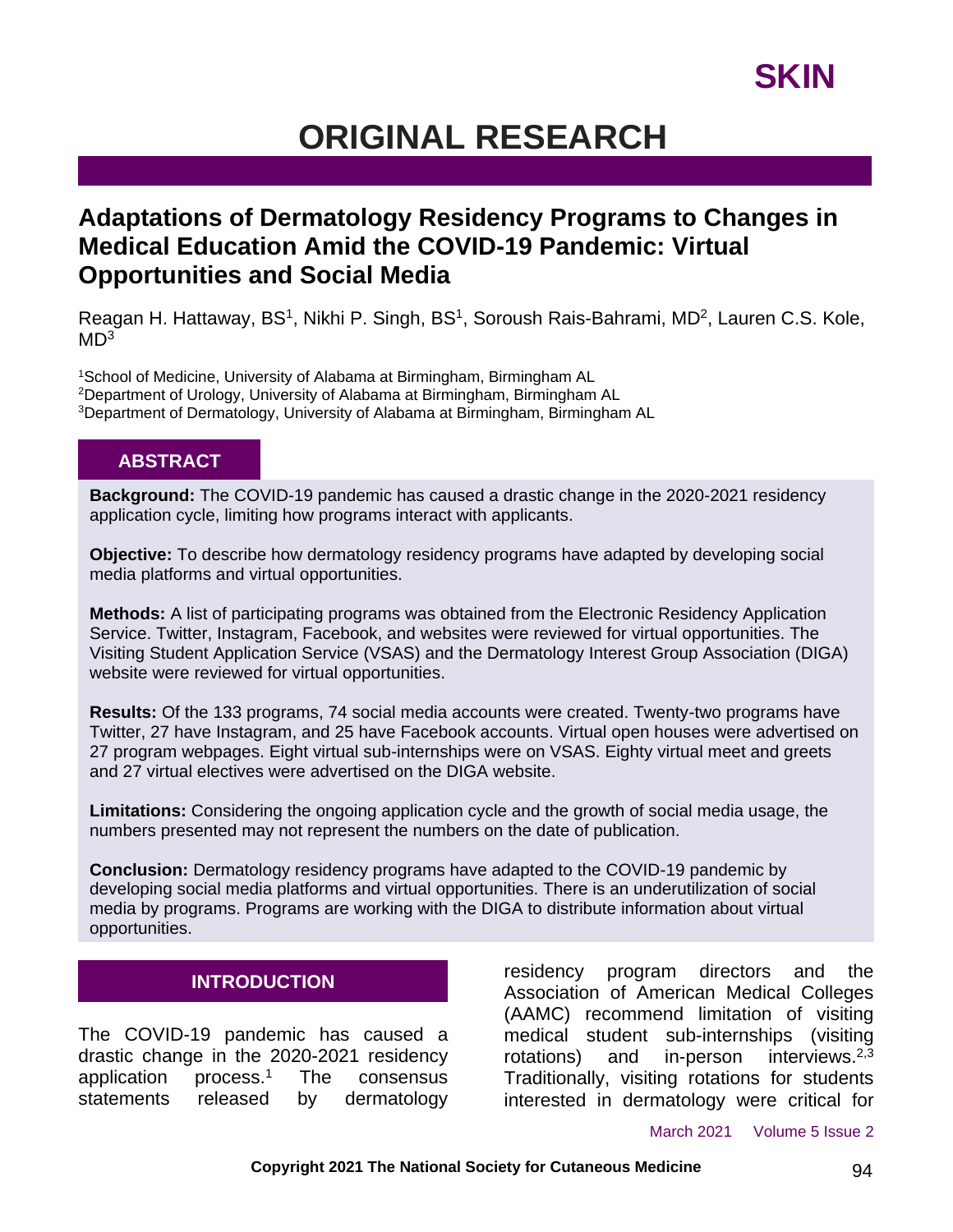# **SKIN**

obtaining letters of recommendation and showing interest in specific programs. A study conducted in 2016 found that, for applicants applying to competitive specialties, greater than 50% matched at an institution where they rotated and 53% were compelled to rank programs lower based on their visiting rotation experience.<sup>4</sup> Many medical students interested in dermatology have limited exposure during their preclinical training and are not able to complete sub-internships until shortly before application deadlines.<sup>5</sup> Loss of in-person electives and interviews may decrease the exposure an applicant has to the field and may also impact applicants' impressions of various training programs. The American Academy of Dermatology (AAD) has encouraged programs to adapt to this changing dynamic and recommended the use of virtual didactics to engage students during this time.<sup>6</sup> A study in 2019 described the underutilization of social media by dermatology residencies.<sup>7</sup> Herein, we describe how dermatology programs have adapted for the 2020-2021 application cycle by developing social medial platforms and implementation of virtual sub-internships, virtual open houses, and other virtual opportunities.

### **METHODS**

An official list of accredited dermatology residency programs participating in the 2020-2021 application cycle was obtained from the Electronic Residency Application Service (ERAS), identifying 133 total programs. All programs were included and reviewed for the presence of departmental and/or residency program Twitter, Instagram, and Facebook accounts. This review was done using Google search engine to account for the use of acronyms in social media usernames. Social medial platforms were reviewed for posts regarding open house/meet and greet opportunities, virtual sub-internships, virtual grand rounds, and other virtual didactics. The posts analyzed were current in 2020. Both past and future virtual opportunities were included. The date of Twitter account development was available on the account page. The date of Instagram and Facebook account development was recorded as the first post on the respective pages. The Visiting Student Application Service (VSAS) was reviewed for all dermatology virtual subinternship opportunities. Virtual research electives were not included. Residency program websites were reviewed for virtual sub-internship and open house opportunities. This data was collected and deemed current on September 8th-11th, 2020. The Dermatology Interest Group Association (DIGA) website was reviewed for virtual meet and greets/open houses and virtual electives. This data was collected and deemed current on September 23rd, 2020.

### **RESULTS**

Of the 133 programs, 74 social media accounts were created for dermatology departments and residency programs. Social media use of the 133 programs are profiled in Table 1. Twenty-two (16.5%) departments and/or residency programs have Twitter accounts, 27 (20.3%) have Instagram accounts, and 25 (18.8%) have Facebook accounts. All Twitter accounts were developed between 2014-2020. Three (13.6%) of the accounts were developed in 2020. All Instagram accounts were developed between 2015-2020. Fourteen (51.9%) of the Instagram accounts were developed in 2020. All Facebook accounts were developed between 2008-2020. Four (16%) Facebook accounts were developed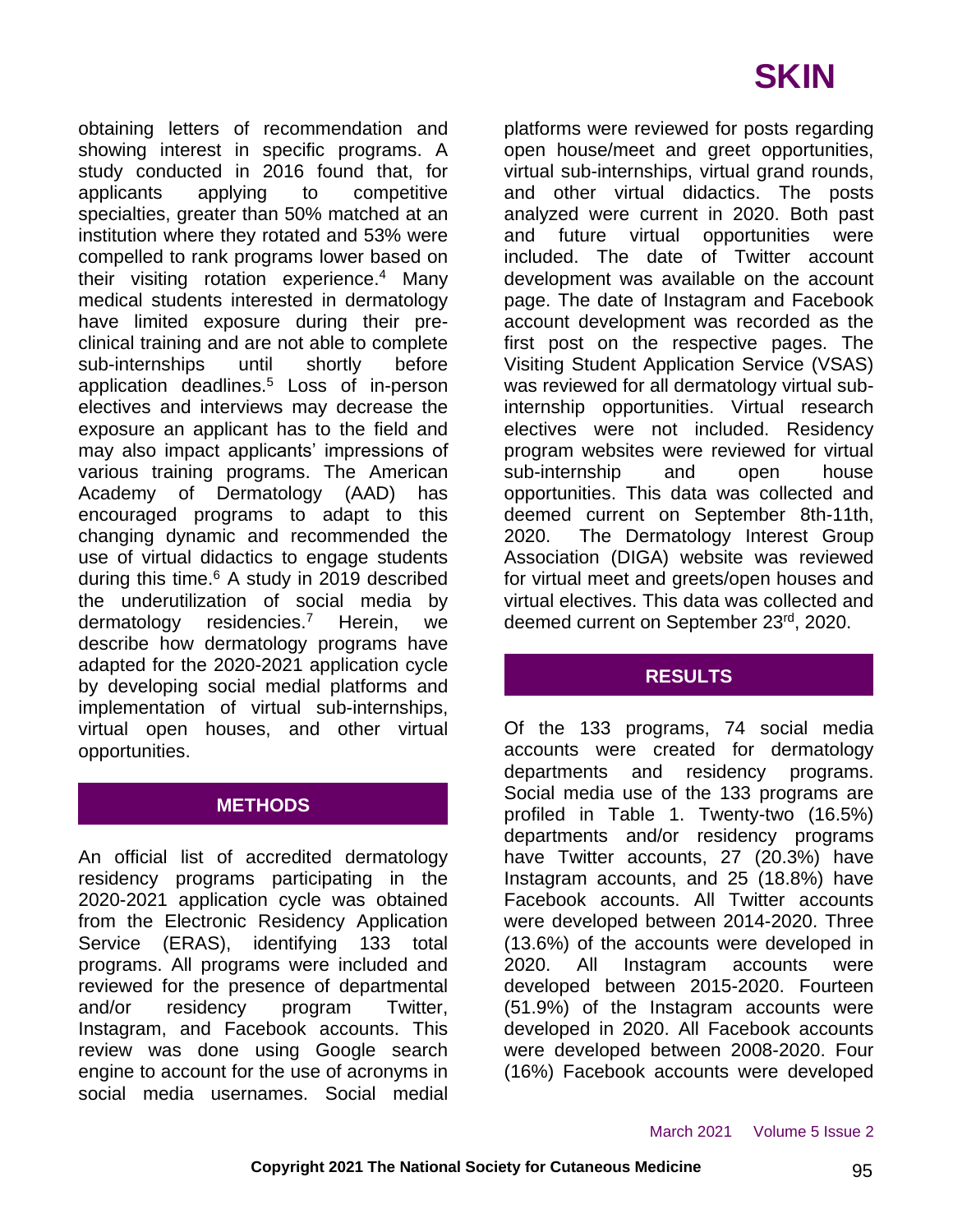

**Table 1**. Virtual Characteristics of Dermatology Departments and Residency Programs. Number and percentage of Twitter, Instagram, and Facebook accounts for dermatology departments and/or residency programs. Number of accounts created by dermatology departments and/or residency programs before and after 2020. Number of open houses, virtual grand rounds, virtual sub-I, and virtual electives/didactics opportunities on Twitter, Instagram, and Facebook.

| <b>Social Media Platform</b>                                      | <b>Total Dermatology</b>      |  |
|-------------------------------------------------------------------|-------------------------------|--|
|                                                                   | Programs (133)                |  |
| <b>Twitter</b>                                                    | <b>Number of Accounts (%)</b> |  |
| Programs with Departmental Twitter<br>Established Before 2020     | 19 (14.3)                     |  |
|                                                                   | 17 (89.4)                     |  |
| Established After 2020                                            | 2(10.5)                       |  |
| <b>Residency Program Twitter</b><br>Established Before 2020       | 3(2.3)                        |  |
|                                                                   | 2(66.7)                       |  |
| Established After 2020                                            | 1(33.3)                       |  |
| Programs with Both Departmental and Residency Twitter             | 1(0.8)                        |  |
| Programs with Open House Opportunities Advertised on Twitter      | 10(7.5)                       |  |
| Programs with Virtual Grand Rounds Advertised on Twitter          | 0(0)                          |  |
| Programs with Virtual Sub-Is Advertised on Twitter                | 0(0)                          |  |
| Programs with Virtual Electives/Didactics Advertised on Twitter   | 2(1.5)                        |  |
| Instagram                                                         |                               |  |
| Departmental Instagram                                            | 16 (12.0)                     |  |
| Established Before 2020                                           | 9(56.3)                       |  |
| Established After 2020                                            | 7(43.8)                       |  |
| Residency Program Instagram                                       | 11(8.3)                       |  |
| Established Before 2020                                           | 1(9.1)                        |  |
| Established After 2020                                            | 10 (90.9)                     |  |
| Both Departmental and Residency Instagram                         | 2(1.5)                        |  |
| Programs with Open House Opportunities Advertised on Instagram    | 9(6.8)                        |  |
| Programs with Virtual Grand Rounds Advertised on Instagram        | 2(1.5)                        |  |
| Programs with Virtual Sub-Is Advertised on Instagram              | 0(0)                          |  |
| Programs with Virtual Electives/Didactics Advertised on Instagram | 1(0.75)                       |  |
| <b>Facebook</b>                                                   |                               |  |
| Departmental Facebook                                             | 21 (15.8)                     |  |
| Established Before 2020                                           | 20(95.2)                      |  |
| Established After 2020                                            | 1(4.8)                        |  |
| <b>Residency Facebook</b>                                         | 4(3.0)                        |  |
| Established Before 2020                                           | 1(25)                         |  |
| Established After 2020                                            | 3(75)                         |  |
| Both Departmental and Residency Facebook                          | 0(0.0)                        |  |
| Programs with Open house Opportunities Advertised on Facebook     | 7(5.3)                        |  |
| Programs with Virtual Grand Rounds Advertised on Facebook         | 1(0.75)                       |  |
| Programs with Virtual Sub-Is Advertised on Facebook               | 0(0)                          |  |
| Programs with Virtual Electives/Didactics Advertised on Facebook  | 2(1.5)                        |  |

in 2020. The dates of development of social medial accounts are illustrated in Figure 1.

Virtual open houses were advertised on 27 (20.3%) residency program webpages. Of those 27 programs, 10 programs also advertised virtual open house opportunities on social media. Only 1 program offered virtual opportunities on all 3 social media

platforms. Seven programs offered a total of 8 virtual sub-internship opportunities on VSAS. These opportunities ranged from 2-4 weeks, with the mean (SD) length per program being  $3.125$  ( $\pm 0.99$ ) weeks. The number of virtual sub-internship periods listed per program ranged from 1 to 2. The mean number of virtual sub-internship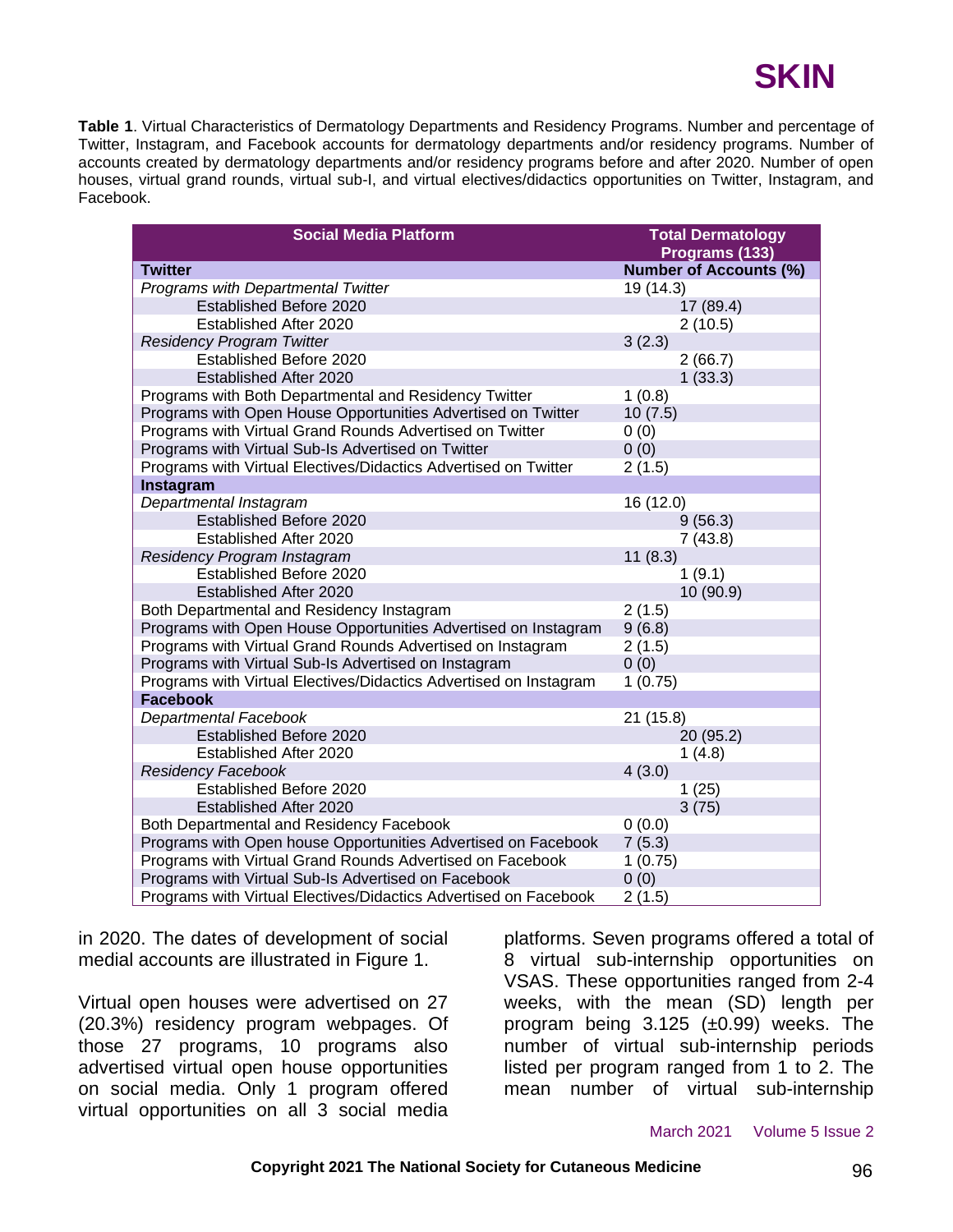# **SKIN**



**Figure 1.** Dermatology program Twitter, Instagram, and Facebook accounts added each year 2008-2009.

| Table 2. DIGA virtual opportunities: details and characteristics. |  |
|-------------------------------------------------------------------|--|
|-------------------------------------------------------------------|--|

| <b>DIGA Virtual Opportunities and Characteristics</b>                       |                         |
|-----------------------------------------------------------------------------|-------------------------|
| Number of Virtual Meet and Greets on DIGA, n                                | 80                      |
| Mean Number of Virtual Meet and Greets per Program, mean $\pm$ SD           | $2.1 \pm 1.16$          |
| Number of Virtual Electives on DIGA, n (%)                                  | 27 (20%)                |
| Mean Length of Virtual Elective, mean $\pm$ SD                              | $2.7 \pm 1.64$<br>weeks |
| Number of Virtual Electives with Course Credit, n (%)                       | 11 (40%)                |
| Number of Virtual Electives that Guarantee and Interview, n (%)             | 2(7%)                   |
| Opportunity to meet with Program Leadership through Virtual Elective, n (%) | 21 (78%)                |
| Opportunity to Meet with Faculty through Virtual Elective, n (%)            | 17 (63%)                |
| Opportunity to Meet with Residents through Virtual Elective, n (%)          | 20 (74%)                |

opportunities on VSAS was 1.12±0.35 per program. There were 80 virtual meet and greets advertised on the DIGA website. Of the 38 programs offering virtual meet and greets, the number offered per program ranged from 0 to 5. Eighty-four institutions are members of DIGA. Fifty-six (42%) of the 133 participating programs have Dermatology Interest Group chapters at their institutions. Twenty-seven programs

advertised virtual electives on DIGA. Contact information and application deadlines for the programs were included. Two programs had rolling deadlines, while 18 programs had no deadline for application. One program had a deadline in July. Three programs had application deadlines in August. Three programs had deadlines in September, and one program had a deadline in October. Students can also find

March 2021 Volume 5 Issue 2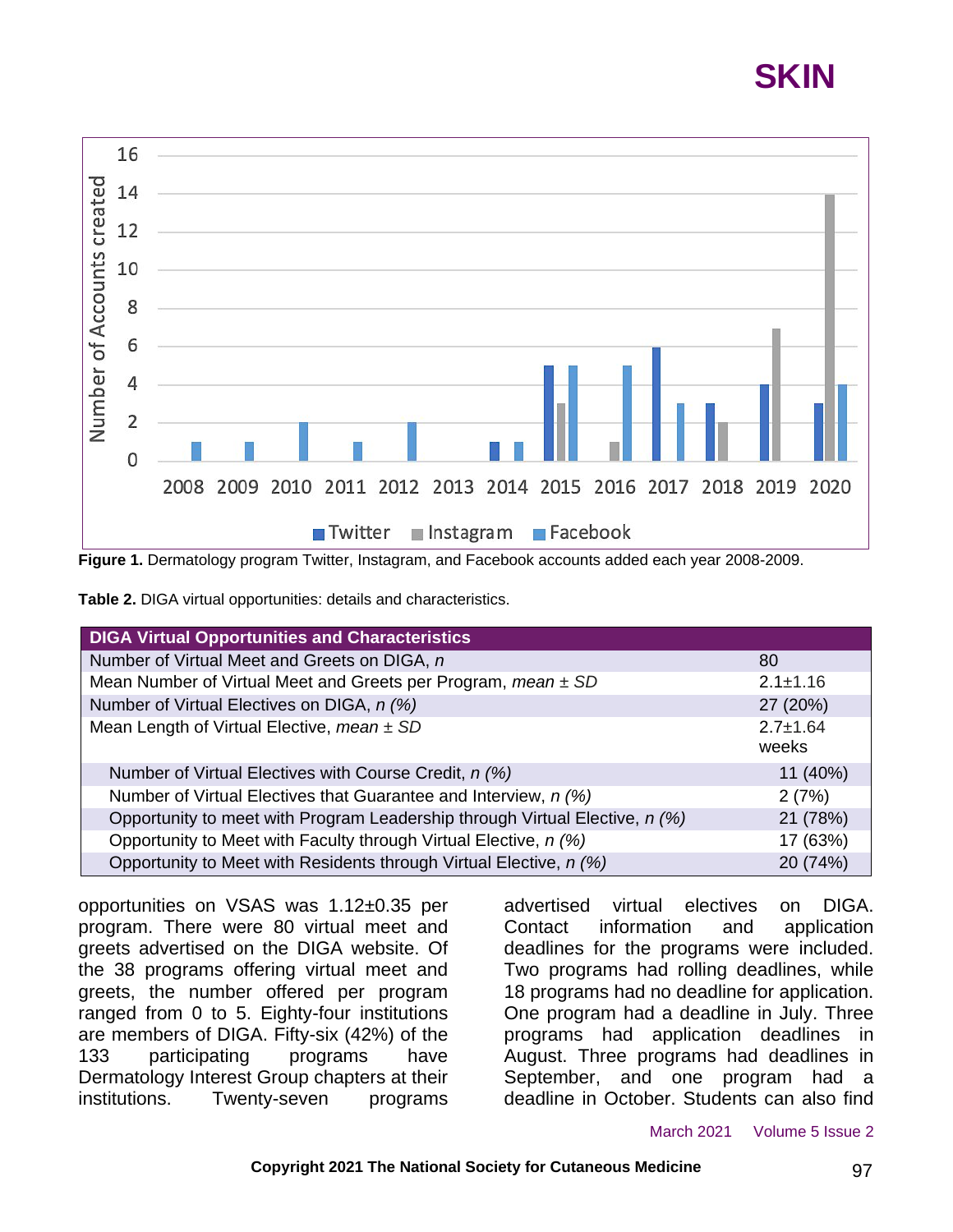information about telemedicine and educational opportunities during the virtual electives offered. Some virtual electives count as course credit, include an interview, and provide an opportunity to meet residency leadership, faculty, and residents (Table 2).

### **DISCUSSION**

The development of social media accounts by dermatology programs has been trending upward since 2008, with the earliest accounts created on Facebook. Before 2019, more programs appeared to have developed Facebook and Twitter accounts rather than Instagram accounts. The increase in creation of Instagram accounts by dermatology departments and residency programs reflects the overall rise in popularity of Instagram in recent years.<sup>8</sup> A 2019 study analyzing 126 dermatology residency programs identified 29 (23%) active on Facebook, 14 (11%) on Twitter, and 9 (7%) on Instagram.<sup>7</sup> This supports the notion that the COVID-19 pandemic has stimulated social media development in 2020. Despite the popularity of social media, only 74 social media accounts have been created by dermatology departments and residency programs, and fewer than 10% of those programs advertised virtual open houses, virtual sub-internships, virtual electives/didactics, or virtual grand rounds (Table 2). Specialties such as urology and emergency medicine have demonstrated a benefit in learning, feedback, and collaboration from increased engagement over Twitter.<sup>9,10</sup> This suggests that dermatology may be underutilizing this resource, and that residency training programs continue to have large potentials for growth. Due to the visual nature of dermatology, social media may provide an

even greater learning opportunity for those interested in the field.

Eight virtual sub-internships were available on VSAS and 27 virtual electives were advertised on webpages and the DIGA website. This can be compared to the 80 virtual meet and greets that were included on the DIGA website. This suggests that programs are more likely to use virtual open houses and meet and greets to reach applicants rather than develop a virtual internship experience. This method of outreach has both benefits and drawbacks. Though the AAD developed a standardized online curriculum, open houses and informal didactics may be easier to convert to a virtual format and may be an easier way to reach a larger number of applicants.<sup>11</sup> Residency programs may face extra restrictions when developing virtual subinternships that they would not face when offering virtual didactics and electives that are not for course credit. Despite this, 40% of the virtual electives offered on DIGA will count as course credit. Traditionally, many students who did away rotations were granted interviews at those institutions. Only 2 of the virtual electives on DIGA included an interview even though over 60% of these electives provide an opportunity for students to interact with program leadership, faculty, and residents (Table 2). This greatly increases networking opportunities for students but may not be enough interaction to gain an interview. The quality of virtual interactions may be lesser than that of inperson interactions due to difficulty assessing body language, subtle expressions, and changes in tone of voice via video. Virtual open houses may not allow for efficient networking compared to inperson interactions, but virtual interviews or "breakout rooms" on virtual platforms do allow for personal connections to be made amongst a smaller number of people. Virtual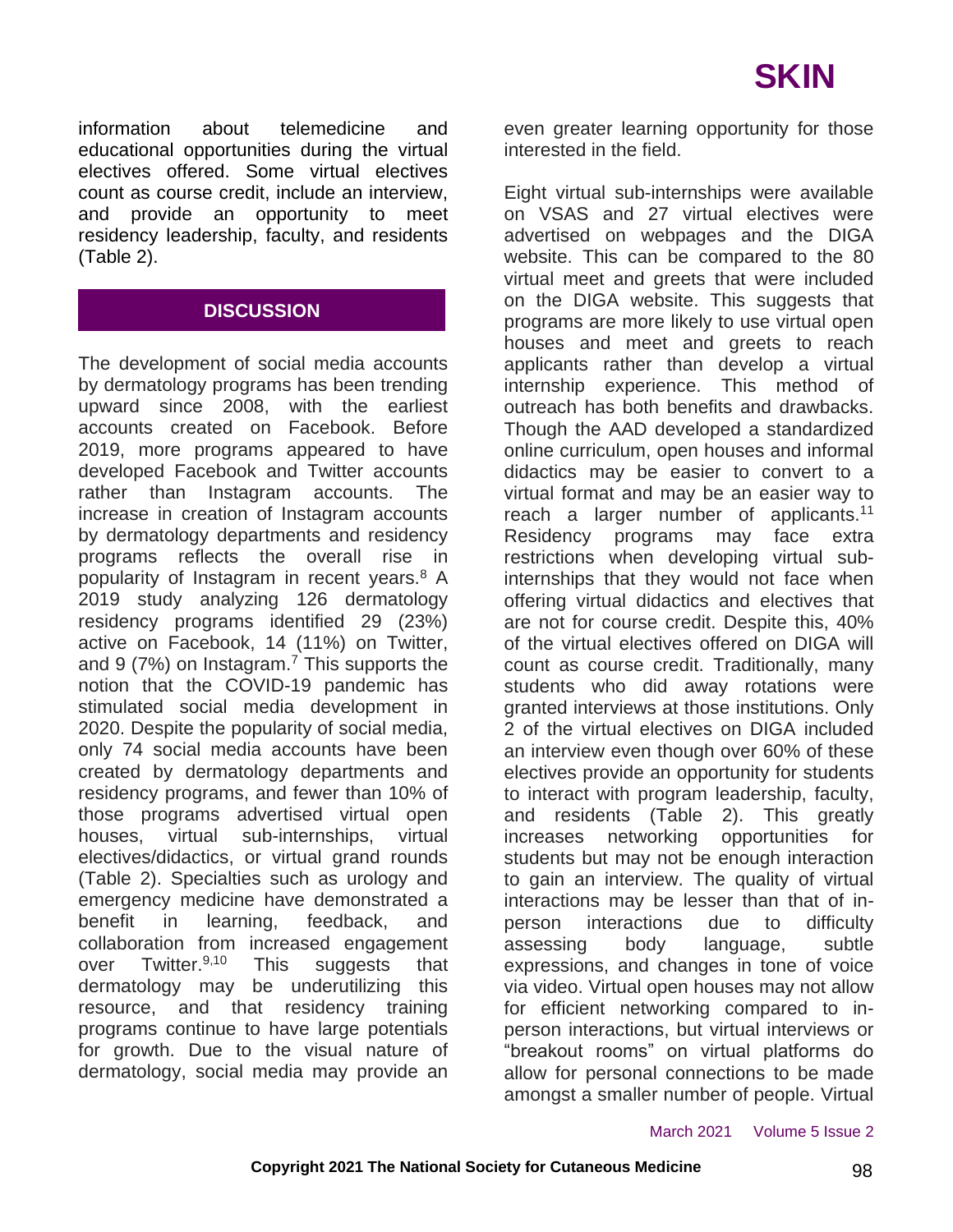grand rounds are also being offered by various programs as a way for students to interact with faculty and learn more about dermatology. All of these virtual opportunities may provide applicants an opportunity to become familiar with programs that they would not have considered during a typical application cycle due to limited visiting rotations and interview spots. Although students may be familiar with a wider variety of programs through virtual interviews, they are not able to assess the hospital environment, surrounding city, or see interactions among faculty members and residents. The current predicament for students is double edged. In this case, quantity may not equal quality. Dermatology residency programs are using methods other than social media to communicate with applicants. The information on the DIGA website was supplied by dermatology residency programs and sent to applicants via email. Eighty-four US medical schools are members of the DIGA and 16 dermatology faculty from various institutions sit on the Faculty Advisory Panel. This information is easily accessed on the DIGA website and is included on a calendar for easy use by applicants. The DIGA also has Twitter, Instagram, and Facebook accounts. Information about these virtual opportunities can be found there as well. When looking at only social media and websites, it would seem as if dermatology residencies were not reaching out to students. For this reason, it is important for applicants to be involved with the DIGA and the Dermatology Interest Group at their home institution. Students should also become more involved at their home institutions, as letters of recommendation and program director communication may become more important. Students without access to a clinical experience in dermatology at their home institution may participate in rotations

at other institutions during this time. Often, larger institutions within the same state or geographic area are allowing these students to continue to participate in visiting rotations. 12,13,14

### **LIMITATIONS**

Considering the ongoing application cycle and the increasing growth of social media platforms by dermatology residency programs, the numbers presented in this study will most likely not represents the actual numbers on the date of publication. It is possible that not all programs with social media accounts were found due to the use of acronyms in usernames and browsing limitations on the internet. Google searches may not display social media platforms with less activity. Also, video tours and introductions were not included in this study. Virtual grand rounds and didactic videos present on websites were not included in this study.

### **CONCLUSION**

Dermatology residency programs have adapted to the COVID-19 pandemic through the development of social media platforms, virtual sub-internships, and virtual open houses for applicants. Instagram was the most popular platform among residency programs, and Facebook was the most popular platform among dermatology departments. Overall, there has been an underutilization of these resources by academic dermatology programs. Dermatology residency programs are working together through the DIGA to distribute information about virtual meet and greets and virtual electives to applicants. Each medical specialty may have different avenues of communication with applicants,